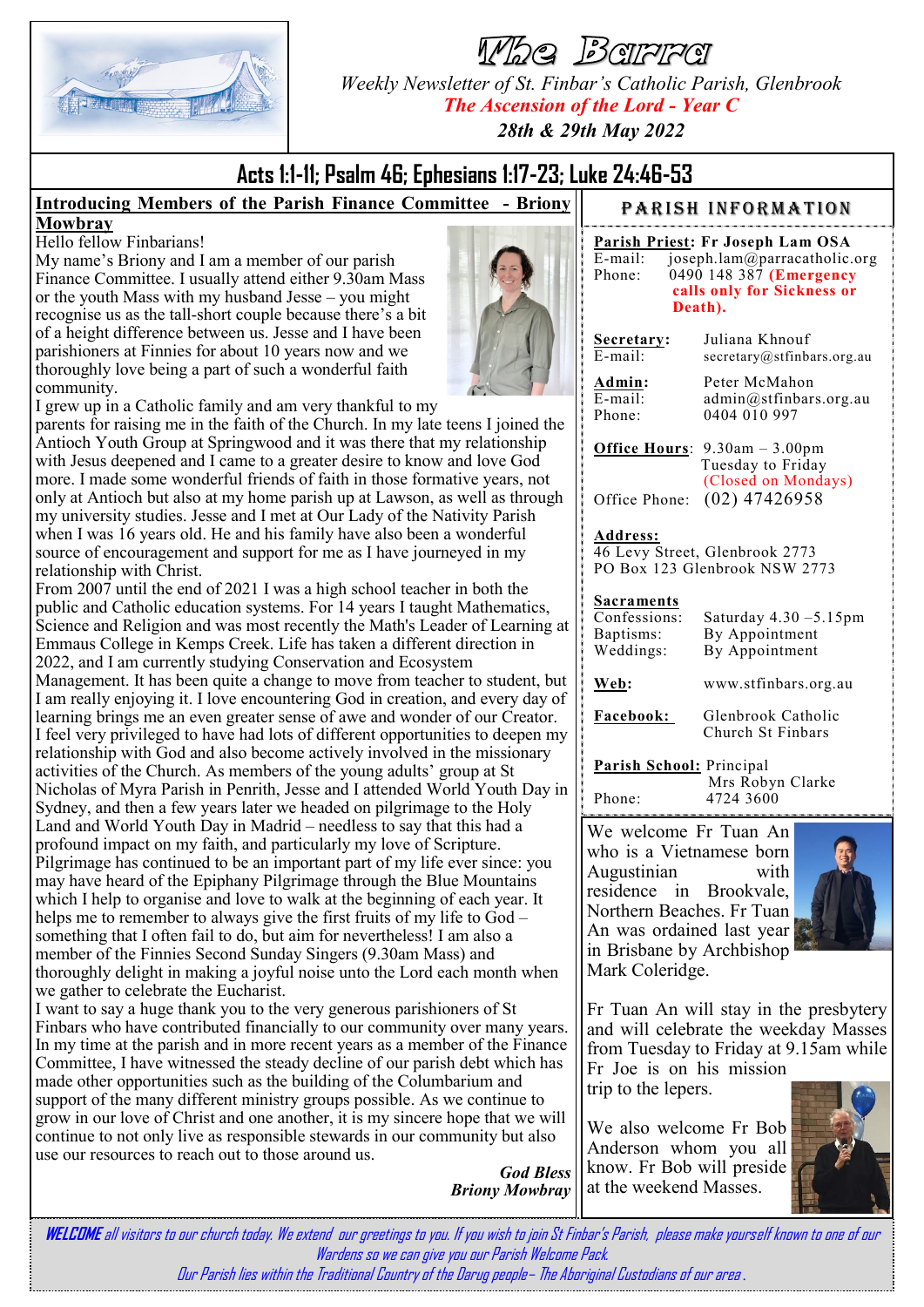## Parish Calendar

## ST. FINBAR'S PARISH NEWS

| Sunday<br>29th May                  | 7.30am Mass                                  | <b>PARISH AUDIT</b><br>The results of the parish financial audit for 2020-                                                                                                 |  |  |
|-------------------------------------|----------------------------------------------|----------------------------------------------------------------------------------------------------------------------------------------------------------------------------|--|--|
|                                     | 9.30am Mass                                  | 2021 have just been received. Generally, our parish                                                                                                                        |  |  |
| The Ascension of<br>the Lord        | 10.30am Workshop on Parish Masterplan P/C    | finances are in a healthy state, and the auditors<br>made the following points:<br>There was an increase in our parish operating<br>$\bullet$                              |  |  |
| Monday                              | No Mass. Office is closed                    | revenue for the 20-21 financial year due<br>mainly to our receiving the Jobkeeper                                                                                          |  |  |
| 30th May                            | 5.00pm SVDP Meeting M/R                      | Subsidy and to our Columbarium donations.                                                                                                                                  |  |  |
|                                     | 7.30pm Genesis Bible Study M/R               | The parish operating expenditure increased<br>by nearly 30% during the same period due to<br>rises in church maintenance and insurance<br>costs.                           |  |  |
| Tuesday                             | 9.15am Mass-Father Tuan An                   | We had an operating surplus of about<br>$\bullet$                                                                                                                          |  |  |
| 31st May<br>The Visitation of       | 5.30pm Cantabile Choir Practice              | \$220,000 for the financial year, and an<br>outstanding loan of about \$90,000.<br>Our first collection (for pastoral revenue)<br>decreased by about 15% for the financial |  |  |
| the Blessed<br>Virgin Mary          | 7.30pm June Baptisms Preparation Meeting M/R |                                                                                                                                                                            |  |  |
|                                     |                                              | year.<br>Thank you to all those parishioners who give                                                                                                                      |  |  |
| Wednesday                           | 9.15am Mass-Father Tuan An                   | regularly to support our parish.                                                                                                                                           |  |  |
| <b>1st June</b><br><b>St Justin</b> | 9.30am Playgroup P/C                         | <b>TRAINING FOR ACOLYTES, SENIOR</b><br><b>SERVERS and JUNIOR SERVERS</b>                                                                                                  |  |  |
|                                     | 7.00pm Bridge Club P/C                       | This is to advise that all Acolytes and Senior                                                                                                                             |  |  |
|                                     |                                              | Servers who wish to be commissioned to minister<br>in St Finbar's parish are invited to Mass and a                                                                         |  |  |
| <b>Thursday</b>                     | 9.15am Mass-Father Tuan An                   | training session on Saturday 18 <sup>th</sup> June.                                                                                                                        |  |  |
| 2nd June                            | 1.30pm Bridge Club P/C                       | It will go from about 9am to about 10:30am.                                                                                                                                |  |  |
| Friday                              | 9.15am Mass-Father Tuan An                   | Fr Joe is keen for all to realize the great honour<br>they have in serving on the Altar, and to always                                                                     |  |  |
| 3rd June<br><b>St Charles</b>       | 1.30pm Bowlers                               | conduct their ministry with the utmost reverence<br>and respect.                                                                                                           |  |  |
| Lwanga &                            |                                              | <u>ST FINBARS</u>                                                                                                                                                          |  |  |
| Companions                          |                                              | <b>MENS BREAKFAST</b><br>Date - Saturday 4 <sup>th</sup> June 2022                                                                                                         |  |  |
|                                     |                                              | Time - 7:30 am - 9:00 am                                                                                                                                                   |  |  |
| Saturday<br>4th June                | 7.30am Men's Breakfast                       | <i>Venue</i> - Parish hall                                                                                                                                                 |  |  |
|                                     | <b>No Morning Mass</b>                       | The parish is holding an informal breakfast as an                                                                                                                          |  |  |
|                                     | 11.30am Te Deum's Choir Practice             | opportunity for parishioners to meet and get to<br>know one another.                                                                                                       |  |  |
|                                     | 4.30pm Confessions                           | This invitation is open to all male parishioners and                                                                                                                       |  |  |
|                                     | 5.30pm Vigil Mass-Father Bob Anderson        | any of their neighbours and friends.<br>For catering purposes we will need to confirm                                                                                      |  |  |
|                                     | <b>Live Streaming Link</b>                   | numbers by this Sunday 29th May 2022.<br>Please add your name to the list on the warden's                                                                                  |  |  |
|                                     | https://youtu.be/6ifncGWw9xE                 | table.<br>Any questions please contact the organisers,                                                                                                                     |  |  |
|                                     |                                              | Carl Moll 0417 471 137 or                                                                                                                                                  |  |  |
| Sunday<br>5th June                  | 7.30am Mass—Father Bob Anderson              | John De Mattia 4739 6775                                                                                                                                                   |  |  |
| Pentecost                           | 9.30am Mass—Father Bob Anderson              | <b>FAREWELL MASS AND MORNING TEA</b><br><b>FOR DEACON ANDREW ROONEY</b>                                                                                                    |  |  |
| Sunday                              | <b>No Youth Mass</b>                         | Please note that on Sunday the 12th June at the                                                                                                                            |  |  |
|                                     | 7.00pm Senior Youth Group P/C                | 9.30am Mass Deacon Andrew will be joining us for<br>a special farewell Mass and morning tea.                                                                               |  |  |
|                                     |                                              | Can you please bring a plate to share on the day.                                                                                                                          |  |  |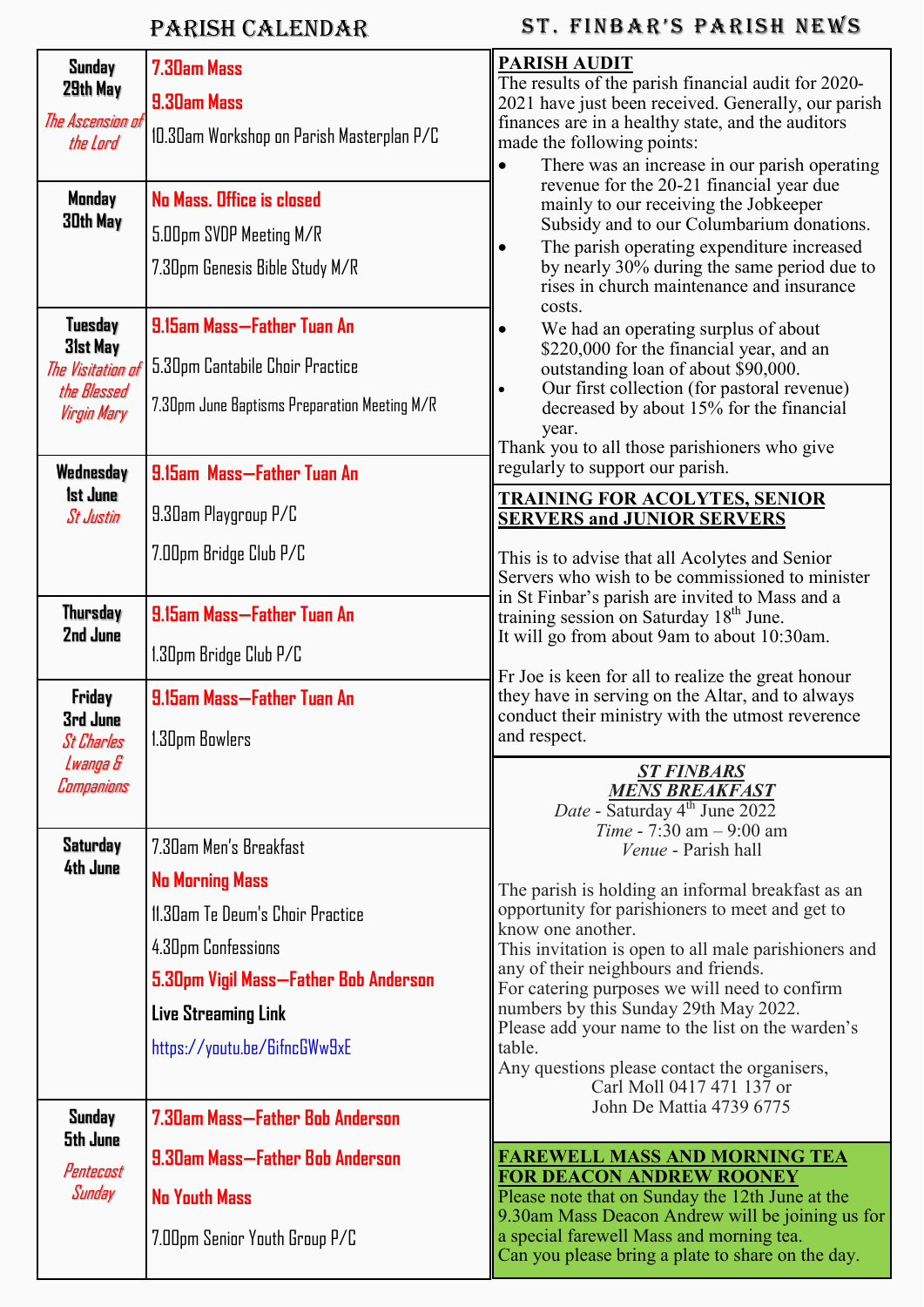## Diocese of Parramatta Notices

#### *Workshop for Children's liturgy of the Word*

The Office for Worship is conducting a workshop for parish teams who are running or are interested in running Children's Liturgy of the Word on the 9<sup>th</sup> June, 2022 at the Bishop Bede Heather Centre. This workshop will include planning and leading, a look at diocesan guidelines and practicing safe ministry. If you are interested, please contact 8838 3456, or [anne.stanton@parracatholic.org](mailto:anne.stanton@parracatholic.org)

#### *Bishop's Good Shepherd Appeal for our Holy Spirit Seminarians in Harris Park*

Our Holy Spirit Seminary in Harris Park is carrying out its mission to prepare men who have been called by God to be good shepherds and beacons of Christ's light. Will you be their extended formation community and support seminarians on their important spiritual journey to be formed as priests after the heart of Christ? Please give generously to the Bishop's Good Shepherd Appeal which will be held at all **Masses this weekend**. You can also donate at **yourcatholicfoundation.org.au/appeal** or scan this QR code. **Thank you for accompanying our seminarians on their journeys.**

#### *Positions Vacant:*

- Senior Administrative Support Coordinator Diocese of Parramatta
- 2 x Project Coordinator (part time) Catholic Youth Parramatta, Diocese of Parramatta **Applications close 10pm Sunday 29 May.**

More details at: [parracatholic.org/employment](http://parracatholic.org/employment)

#### *Fundraising Campaigns Manager – Put Your Faith Into Action For The Common Good*

Parramatta Catholic Foundation is seeking a dynamic Fundraising Campaigns Manager, following Bronwyn Muir's retirement. This is a heart-warming, for-purpose vocational opportunity to put your faith into action, supporting our mission to share Christ's message of love and salvation with all. The role is pivotal to nurturing faith, hope and charity throughout Western Sydney and the Blue Mountains through the Diocese of Parramatta's ministries including our Holy Spirit Seminary, Clergy Support Foundation (caring for retired and ill priests), Confraternity of Christian Doctrine (Special Religious Education) and Catholic Care's social welfare services. For information please call Dianne Wigan, Head of Fundraising on 0408 922 478.

#### *CATHOLIC CHARISMATIC RENEWAL PENTECOST SUNDAY*

The Catholic Charismatic Renewal NSW will be celebrating Pentecost Sunday on 5th June 2022 at Our Lady Queen of Peace Church Greystanes. The theme is "We are one in the Spirit", with Prayer & Praise at 1.30pm followed by Mass celebrated by Fr. Brian Steele MGL and then Prayer Ministry concluding at 4.30pm. Enquiries  $email@ccrnsw.org.au$  or 0411404090 or 0431778476.

#### **RE: PARISH MASTERPLAN WORKSHOP: LOOKING TOWARD AND PLANNING FOR THE FUTURE ON SUNDAY THE 29TH OF MAY 2022**

Following the local outcomes of our ongoing plenary process and the introduction of a Parish masterplan concept at the Parish Annual Gathering, the parish would like to invite all interested parishioners to a Parish Masterplan Workshop on Sunday 29 May after 9.30am Mass. This is an opportunity to look towards and contribute to the future of the physical environment of our parish. We have received a number of comments and feedback to the stimulus material electronically (many thanks to all who have taken the time to send through detailed feedback). This is an opportunity for those who have not yet contributed as well as those who would like to participate in a forum type workshop. All are welcome! The reference stimulus material can be found in the narthex of the church or at [https://tinyurl.com/Finnies](https://tinyurl.com/Finnies-Masterplan)-Masterplan